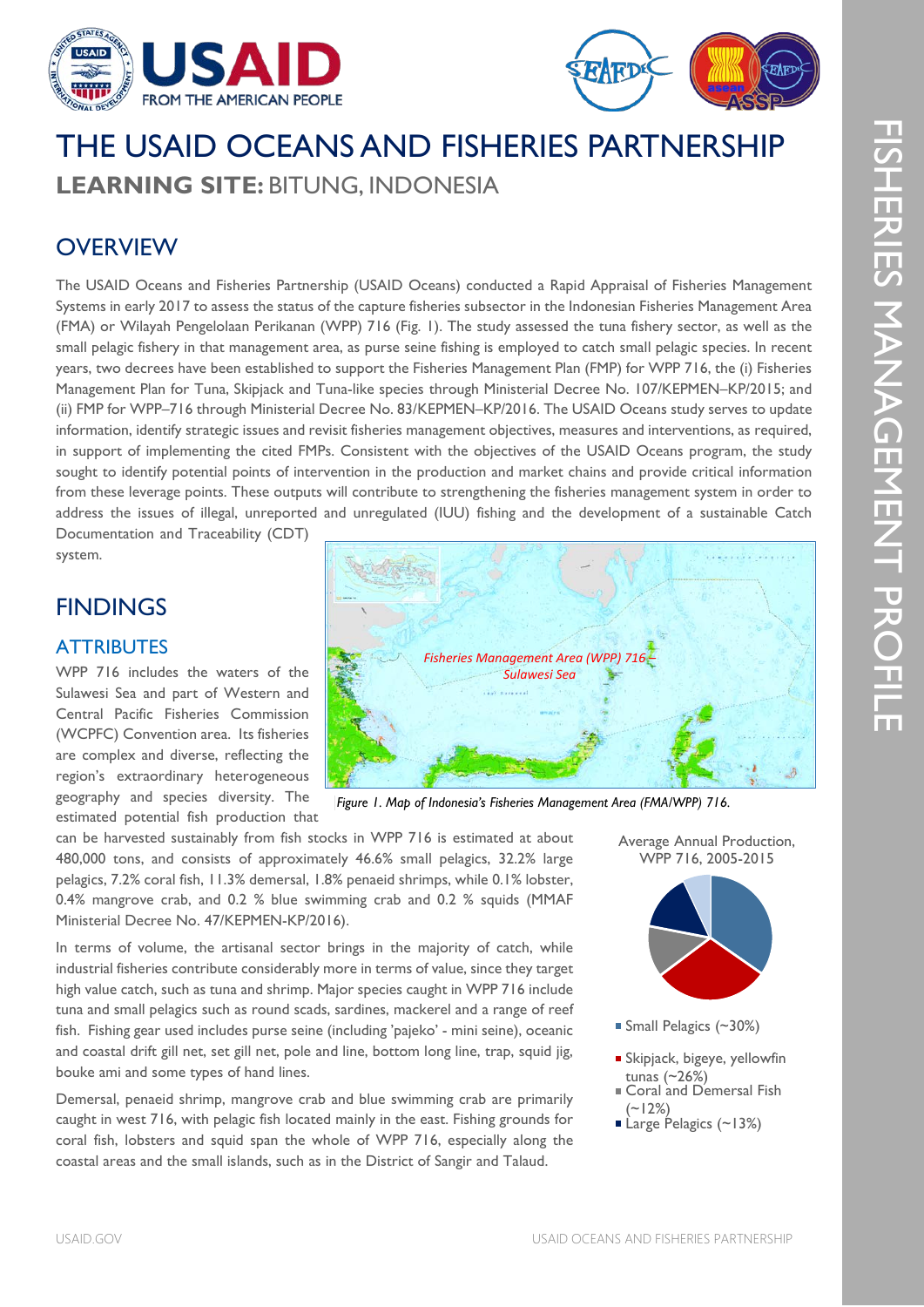#### THE STATUS OF FISH STOCKS AND FISHERIES

Large tunas in WPP-716, i.e. skipjack, yellowfin and bigeye tunas, are estimated to be part of the stock in the western and central Pacific Ocean, therefore USAID Oceans' stock assessment referred to the results of the WCPFC stock assessment. USAID Oceans reviewed the maximum sustainable yield (MSY), the maximum level at which a resource can be routinely exploited without long term depletion. Recent levels of the spawning biomass of skipjack tuna were found to be well above the level that will support the MSY. The fishing mortality, the loss of fish of all age-classes, of skipjack tuna was estimated to have increased significantly since the beginning of industrial tuna fishing, but fishing mortality still remains below the level that would result in the MSY, and was estimated to have decreased moderately in the last several years. Current catches of skipjack tuna were found to be lower than, but approaching estimated the MSY. Stocks of skipjack tuna are still estimated to be healthy (WCPFC-SC12-2016/SA-WP-04), while yellowfin tuna stocks are most likely above the level which will support the MSY. Recent levels of fishing mortality of yellowfin tuna stocks are most likely below the level that will support the MSY, and latest catches marginally exceed the MSY (WCPFC-SC10-2014/SA-WP-04). Recent levels of fishing mortality of bigeye tuna stock exceed the level that will support the MSY, and current catches exceed the MSY (WCPFC-SC10-2014/SA-WP-01).

USAID Oceans' study also reviewed the fisheries' spawning potential ratio, which is based on the principle that certain levels of fish have to survive in order to spawn and replenish the stock at a sustainable level. Recent levels of spawning potential of yellowfin tuna stock were estimated to be above the minimum target for sustainability but lower than the optimal level targeted in 2012 (WCPFC-SC10-2014/SA-WP-04). Recent levels of spawning potential of bigeye tuna stock were most likely below the level which







Figure 3. Production and economic profit of small pelagic fishery operated in WPP-716 at different levels of fishing effort.

will support the MSY, estimated in 2012 (WCPFC-SC10-2014/SA-WP-01).

USAID Oceans' study assessed the development of the Indonesian tuna fishery operating in WPP 716. Based on the distribution of the annual effort of the Indonesian fishing fleet, the optimum production level was surpassed between 2009 and 2010, with the respective effort of 2,294 and 4,407 minipurse seine units, and an optimum catch per unit effort (CPUE) of about 20.2 tons/purse seine unit/year. The recent status of exploitation (2015) of 716's large tuna fishery, with the calculated CPUE equaling 12.2 tons, was below the optimum level. However, if effort is maintained at the 2015 level, it is likely that the fishery will be recovered. Looking at the CPUE data in 2013, 2014 and 2015–in which the lowest CPUE (10.2) occurred in 2014 but increased in 2015–it is likely that 716's large tuna fishery was in the process of recovery. Similarly to large tuna, the optimum skipjack production level was also surpassed in 2009 and 2010, with the respective effort of 1,788 and 3,435 pole & line units; the optimum CPUE was about 25.6 tons/pole & line/year. The recent status of exploitation (2015) of the skipjack tuna fishery in WPP 716 is below the MSY level, and the fishery is likely in the process of recovery, as indicated by the higher CPUE in year 2015.

The results of USAID Oceans' study, analyzing data from 2005 to 2015, show that fishing pressure from the small pelagic fishery has been at a safe level since 2010. The small pelagic group is dominated by round scads (50%), of which the 'malalugis' (Decapterus macarellus) makes up the majority (76%). Other dominant small pelagic species groups are anchovies and trevallies, 13.7% and 10.5% respectively. Mackerels, sardines, garfish, flying fish and mullets make up the remaining less than 5% of small pelagic catch. The stock of small pelagics was shown to be in healthy condition, recovering from its overexploitation in 2005 through 2012. Fishing mortality (F) and biomass (B) were estimated to be lower than F at MSY (FMSY) and larger than B at MSY (BMSY), respectively (Fig. 2). Therefore, there is an opportunity to increase fishing activities that target small pelagic species to optimize economic profit and fish production.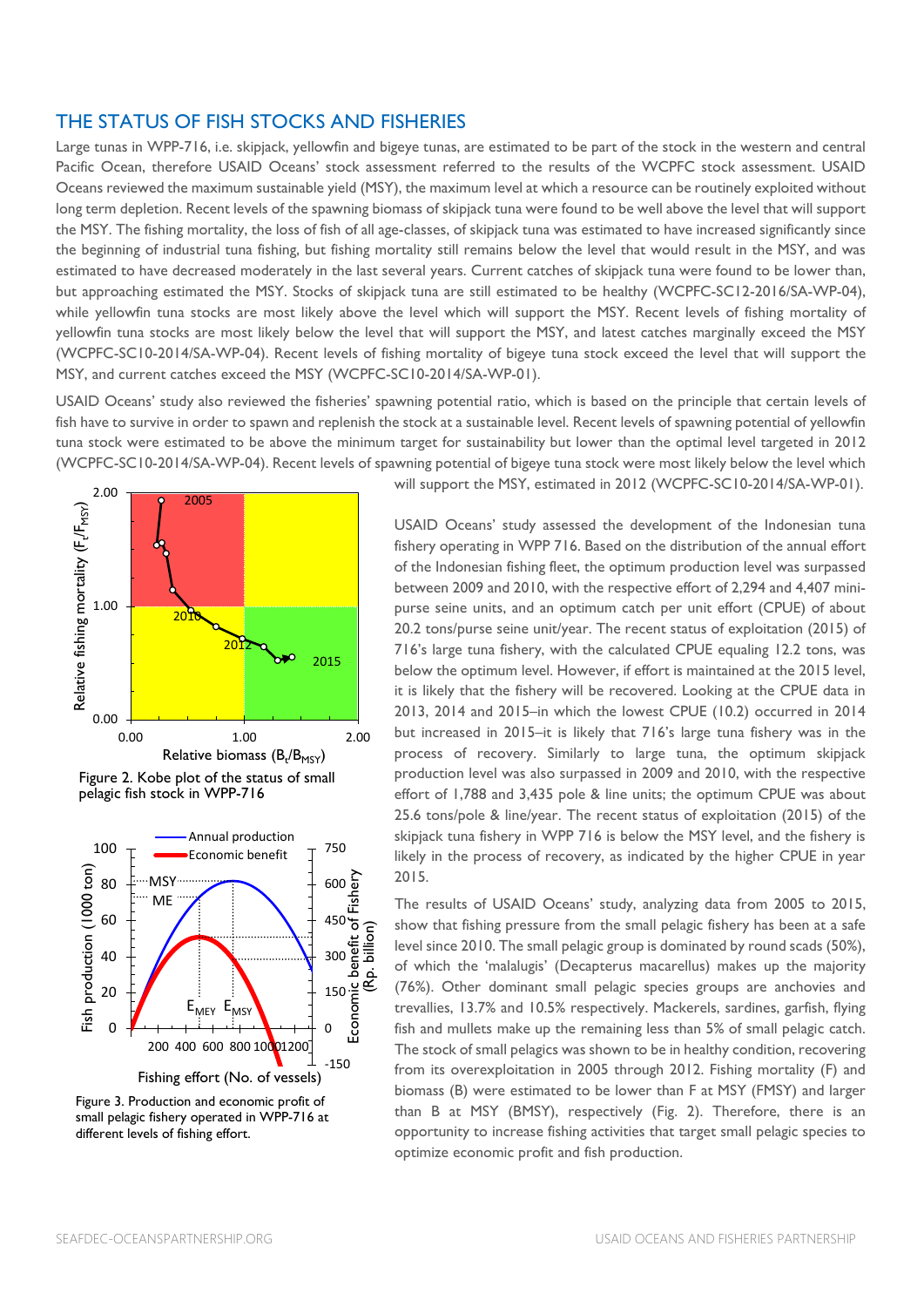The study also found that, since the profit and production curves are bell-shaped, the optimum levels of profit and production (MSY) are achieved when the levels of fishing effort are equal to 501 units and 747 units, respectively (Fig. 3). (Note: 1 unit is equal to a unit of 20 m length vessel operating purse seine).

#### ENVIRONMENTAL ANALYSIS

The prevailing environmental/ecosystems components of the WPP 716 Sulawesi Sea are mostly deep-sea, with a narrow strip of continental shelf, some mangrove areas, estuaries and some coral reefs. A number of estuaries and mangroves areas with muddy bottom substrate and sea-grass, found in the East-North Kalimantan area, provide nursery grounds to some of the most economically important fish and shrimp. Some continuous spots of coral reefs are laid from the coastal areas of East-North Kalimantan to North Sulawesi, ending at the Bunaken National Marine Park and exhibit exceptional levels of coral species diversity. The richest locations host 25-30% of the reef-building coral species of the entire Indo-Pacific region. This lends strong support to the selection of Bunaken National Park as one of Indonesia's, and the region's, flagship MPAs (Turak and DeVantier, 2003). The Halmahera Eddy current, found in the Sulawesi and Halmahera Sea, may contribute to the area being a marine productivity hotspot compared to the surrounding regions. As such, during the northwest monsoon and La Niña events, skipjack tuna catch increases in the western tropical Pacific waters.

#### SOCIO-ECONOMICS OF BITUNG FISHERIES

The number of fishing vessel crew members varies with the type of gear and size of the vessel. Purse-seine vessels had an average of 25 crew members. Fishing operations with more vessels have more crew members on each boat, however an increase in number of vessels is also found to decrease the profitability per vessel. Since crew members are paid using a profit sharing system, increases in the number of vessels also results in a decrease in economic profit per fisher (Fig. 4). Fishers' income is highest when the fish stock is healthy and the fishery is operating at the optimum level.

Fish landed in North Sulawesi are both consumed locally and exported.



*WPP 716's fishing fleet includes small, medium and largescale vessels, with small vessels holding the majority. Photo Credit: USAID Oceans/Fini Lovita*

**Traditional** processing, such as smoke-fish, is undertaken to



*A fisherman repairs his nets onboard a vessel in Bitung Port. Photo Credit: USAID Oceans/Fini Lovita*

preserve the catches. Tuna is sold fresh, processed in cans or is packaged as frozen whole fish, fillet, loin and other forms. Only 31% of tuna production from Bitung is exported, the rest is sold to domestic markets. Tuna landed in Bitung Port is exported to Asian markets, including Thailand and the Philippines, as well as the US, the European Union (EU) and other international markets. USAID Oceans' rapid assessment of the tuna value chain revealed that Bitung experienced a production drop of 59% in 2015, causing significant economic impacts in the region and changes in trading dynamics. Adding to production pressures are increasing preferences for sustainable and traceable products from buyers in the US, EU, and Australia.

#### FISHERIES GOVERNANCE

Article 33(3) of the Indonesian Constitution stipulates that the land, waters and natural resources therein are basic assets for the people's prosperity and should, therefore, be utilized to the greatest benefit of the people. Marine fish stocks are classified as natural resources, with the management of marine fish stocks inside of provincial waters is under the responsibility of provincial government, and those beyond the boundary of provincial waters the responsibility of central government, i.e. the Ministry of Marine Affairs and Fisheries (MMAF). WPP 716

is one of the most important fishing areas in Indonesia. Its fishing fleet consists of small, medium and large-scale fishing vessels. 95% of the fleet are small scale vessels, consisting of non-power and outboard motor boats, and small fishing vessels of <5GT.